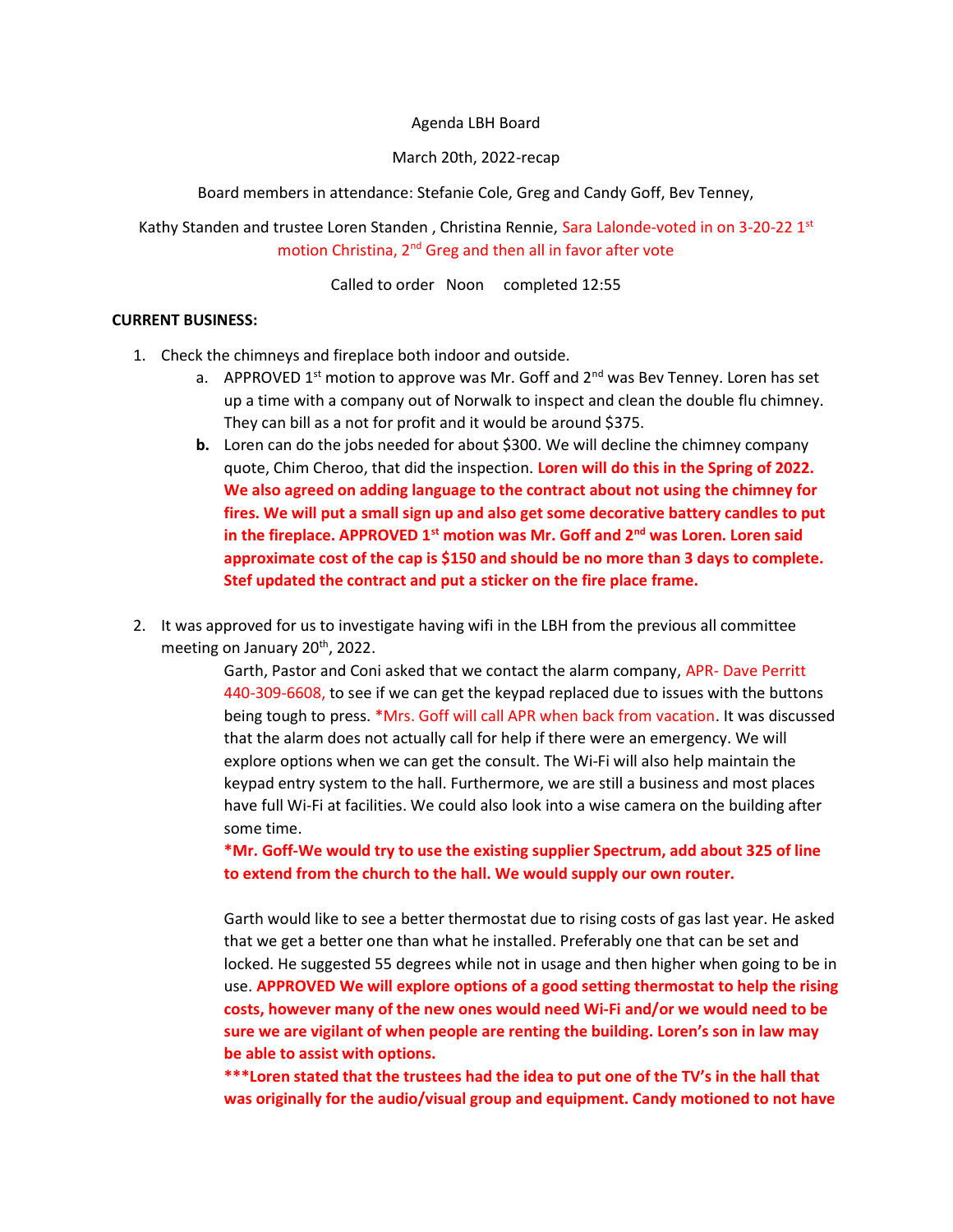a TV in the hall, Bev seconded the motion. It was then a unanimous decision to NOT have the TV in the hall. Loren will take that back to the trustees.

- 3. Garth asked/suggested maybe insulating more in the suspended ceiling area. Loren has insulation to go in the furnace area. We will hold off on any type of insulation above the drop ceiling. Loren did put insulation behind the furnace, just needs to be sealed. -Move to completed list. It is held against the wall and does not need to be sealed at this time.
- 4. Loren and Kathy had an idea I forgot to put on the list and that was to put an enclosed bulletin board outside of the hall for community event flyers, rental information, etc. We can discuss at our next meeting. Just wanted to put it on the list to bring up. APPROVED  $1^{st}$  Motion Mr. Goff and  $2^{nd}$  motion Bev- Loren, Kathy, Sara and Stef will research good options and bring to the next meeting.

We will look at purchasing the  $3<sup>rd</sup>$  option, from Amazon that is about \$450 dollars. Loren made the 1<sup>st</sup> motion and Christina seconded. All in favor of getting an outdoor message board. We will work on getting sponsors for the message board to reduce costs. Boy scouts, girl scouts and church members will be asked for contributions.

## Sunday School:

- 1. They would be interested in getting a new table. Slightly larger than what is in there now. There is a sale going on in Oberlin schools and they will look there to see if any tables and chairs are suitable for a cheaper price.
- 2. They are reviewing the books of the bible currently and doing a reward system for children that attend regularly and bring their bible.
- 3. They really enjoyed the canister flower planters that were made at the previous Easter event.- HOLD OFF
- 4. They will plan a Sunday School only Easter party. It is too much to take on setting up a community even for an Easter party at this time.

# Marketing Plans in conjunction with Sunday School for 2022

- 1. We will make a flyer to have tear off tabs and hope to put up at Drug mart, Smokin' Joes, and other local places. \*\* Flyers made and started to put up locally.
- 2. Memorial Day Parade meeting went well. We plan on having the Sunday School Students in the bed of a truck.
- 3. An updated promotional video that Sara will organize in hopes to have completed or after Memorial Day with clips from the parade, hall, etc.
- 4. Car show Friday July 15<sup>th</sup>. Sara mentioned that we are all spread thin and should think about pushing the car show into 2023. We would like to get the family movie nights started and then work on more events in 2023, but lets get these under our belt first.